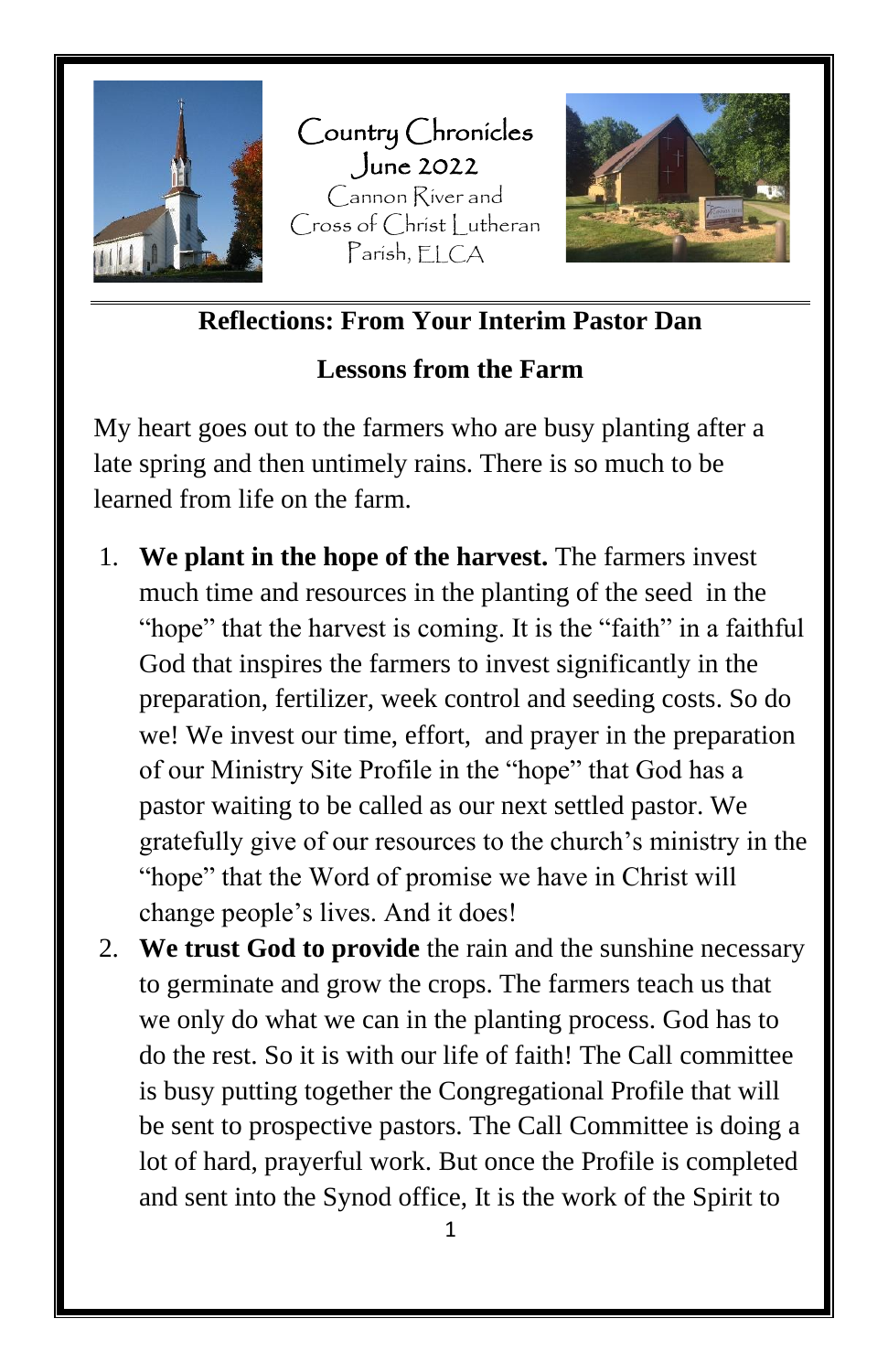entice the right candidate to accept the opportunity to be your next pastor.

3. The faithful farmer teaches us how to **wait with "Hope".** Once the seed is planted and the cultivating/weed control is completed, the farmer can only wait expectantly praying for the essential rain and sunshine essential for the crops' maturation. Waiting is not easy for most of us. Waiting with a confident Hope that our loving God is in the future welcoming us is the key to the life of faith.

I thank God for the famers who teach us how to live by faith in a loving, faithful God. It is in this confidence that we complete our congregational profile and wait for God's Spirit to lead us to that Pastor waiting to be called as your own next settled pastor. Keep your prayers coming for the call committee and the pastor waiting for the call you will be extending.

Blessings from the farmer's heart!

Pastor Dan

*Contact Information for Interim Pastor Dan Nordin: Church Phone:* 651-388-3464 *Cell Phone:* 763-458-5066 *Email:* pastor@cccrchurch.com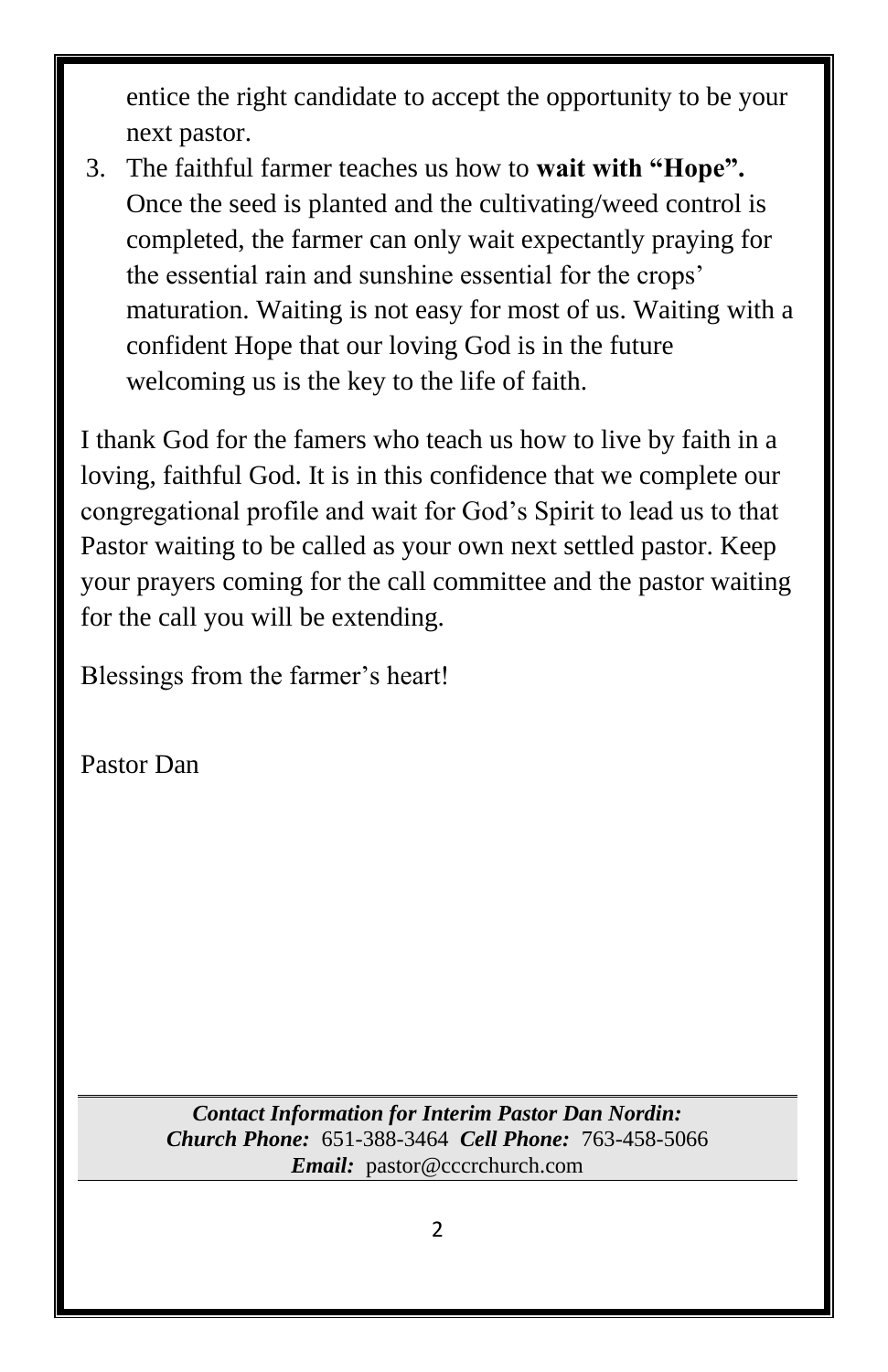| <b>Attendance</b>    |                         |          |             |  |
|----------------------|-------------------------|----------|-------------|--|
|                      | May $1st$               | 17       |             |  |
| May 8 <sup>th</sup>  |                         | 22       |             |  |
| May 15 <sup>th</sup> |                         | 13       |             |  |
|                      | May 29th                | 18       |             |  |
|                      | <b>Financial Report</b> |          |             |  |
|                      | Income                  | Expenses | <b>Net</b>  |  |
| Jan                  | \$2,435                 | \$3,638  | (\$1,203)   |  |
| Feb                  | \$2,445                 | \$3,853  | (\$1,408)   |  |
| Mar                  | \$2,707                 | \$4,751  | $(\$2,544)$ |  |
| Apr                  | \$3,370                 | \$3,415  | $(\$45)$    |  |
|                      | Year to Date \$10,457   | \$15,658 | $(\$5,201)$ |  |

| Julio J     | . <i>. .</i> |
|-------------|--------------|
| June $12th$ | Shawn        |
| June $19th$ | Mark         |
| June $26th$ | Michelle     |

### **Summer Coffee Fellowship**



Coffee Fellowship after worship will be resuming for the summer months starting June 5th. The sign-up sheet to host is on the bulletin board in the coat room.

### **Graduate Recognition**

Graduation Recognition will be June 5th. Kayla Klippen is graduating from Hastings High School. She will be attending the University of Wisconsin-Eau Claire majoring in social work. Congratulations, Kayla!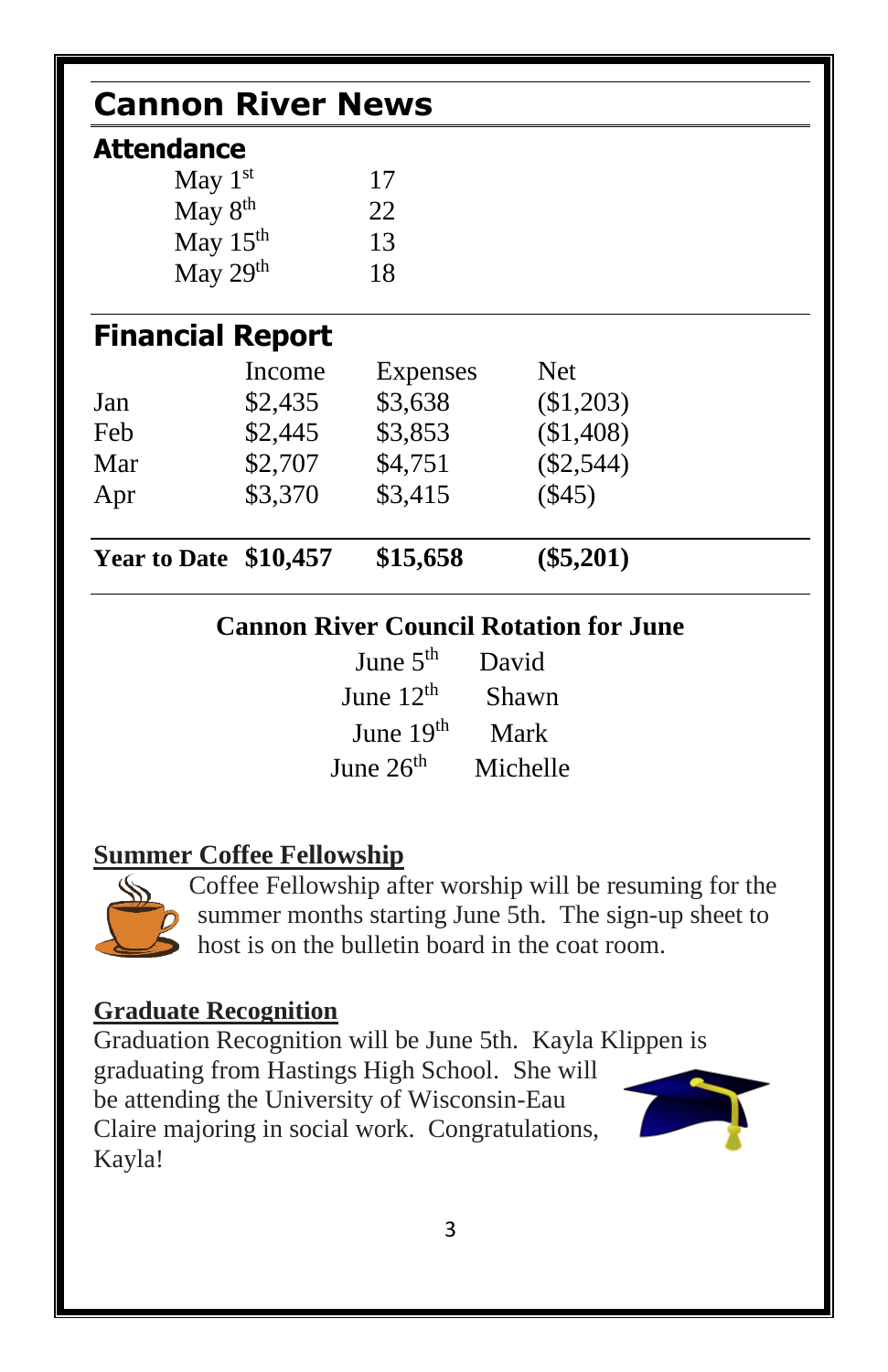### **Annual Bonfire Worship**



The date for the Annual Summer Evening Worship, Picnic and Bonfire is tentatively set for Saturday, August 13. More information to follow.

> Cannon River Lutheran Church Council Meeting May 12, 2022

The Cannon River Lutheran Church Council met on May 12, 2022 at church. Present were Interim Pastor Dan Nordin, Bill Bodin, Shawn Klahr, Michelle Sandeen and Sharon Niebur

The meeting was called to order at 7:05 by President Bill Bodin.

The minutes of the April 19, 2022 meeting were read. Motion by Michelle Sandeen, seconded by Shawn Klahr to approve the April 19, 2022 minutes.

The Treasurer's report for the month of April was reviewed. It was noted that we are behind in offerings, but this is not uncommon for this time of the year. A motion by Michelle Sandeen, seconded by Shawn Klahr to approve the April treasurer's report.

### **Old Business:**

Rick Anderson and Bill Bodin inspected the church roof after an April hail storm. The roof looked good, no damage was seen.

Sharon Niebur had looked into different types on Welcome banners/flags for the lawn in front of church. There are a wide variety of types and prices available. The possibility was discussed of adding a Welcome statement to the sign already in the front of the church building. This will continue to be discussed at future meetings.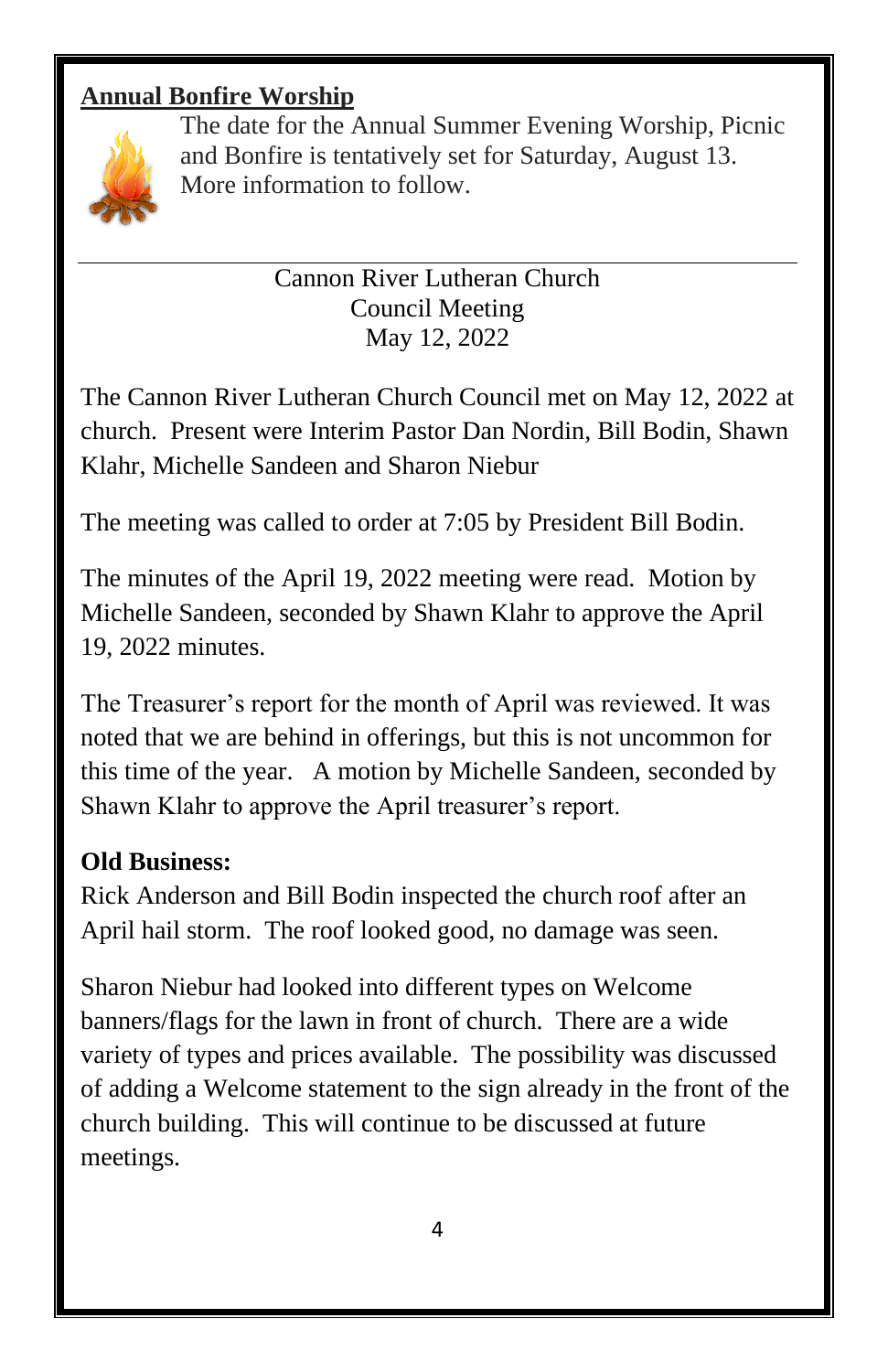Chris Klahr, Sharon Niebur, Pastor Dan and delegates for Cross of Christ attended the Synod Assembly in Mankato on May 7, 2022.

Benevolence: \$300 will be given to Brian Anderson for camp.

### **New Business:**

Sunday, June 5, 2022, will be Graduation Recognition for Kayla Klippen from Hastings High School.

Sunday, June 12, 2022, Barb Streed from the Synod will be preaching. Our call committee will be presenting the Ministry Site Profile to the congregation for review before it is put out to prospective candidates.

The next council meeting will follow a joint meeting with Cross of Christ at Cannon River at  $6:30$  on June  $9<sup>th</sup>$ , 2022.

Pastor Dan closed the meeting with prayer.

Respectfully submitted,

Sharon Niebur

## **Synod Assembly 2022**

Thank you for sending us to the Synod Assembly on May 7 in Mankato. The theme of the assembly was "Imagining the Endless Possibilities in God's Grace." The day focused on the dream of justice and peace for all creation. Along with the business aspect of the day, our day was very inspiring and thought provoking as we listened to Bishop Hassanally and the guest speaker, Rozella Haydee White. They were exceptional and their messages so heartfelt. They encouraged us to live all aspects of our lives in love and to reach out to others in the world with love. If we all would do this, Imagine what could be done!

-Chris Klahr and Sharon Niebur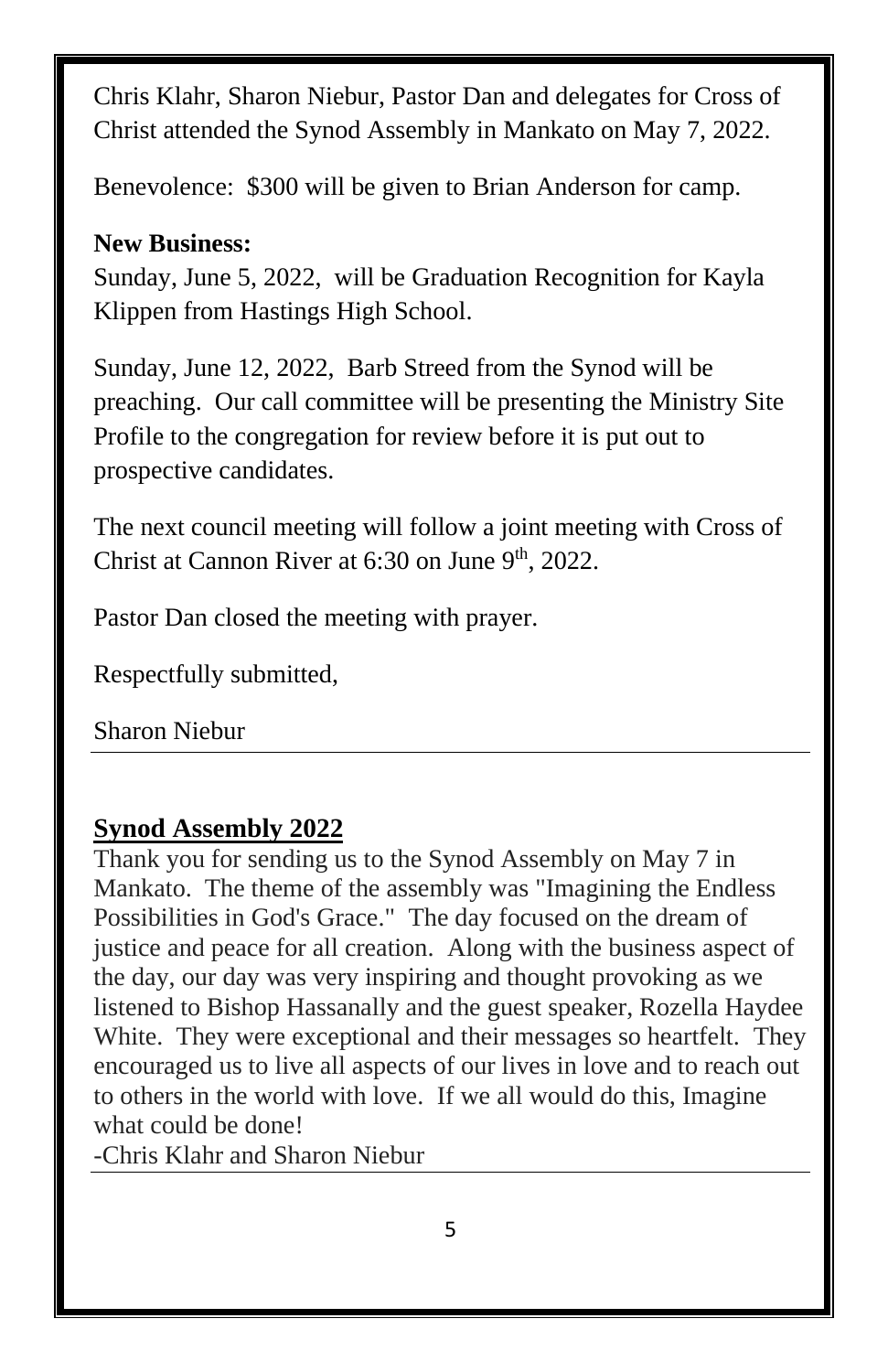# **Presentation of the Ministry Site Profile**

After worship on June 12 at both Cannon River Lutheran and at Cross of Christ the Ministry Site Profile will be presented. Pastor Barb Streed, the assistant to our Bishop overseeing the call process, will be preaching. It will be an exciting celebration of the hard work done by our Call Committee.

The profile will then be sent into the Synod Office and distributed to potential candidates. The work of the Call Committee will be switching to the interview process after June 12. Please keep them in your prayers. If you happen to have a potential Pastoral candidate in mind, please share the name with the call committee.

# **Call Committee-Update**

May has been a busy moth for congregation surveys and the Call Committee compiling survey information for the Ministry Site Profiles (MSP).

In June the Call Committees, from both churches, will be presenting their MSP to their councils for approval.

On Sunday, June 12<sup>th</sup>, Pastor Barb Streed, from the Syond office will be preaching and the MSP will be presented to her. Following worship service on June  $12<sup>th</sup>$ , we will gather in Dahlen hall for fellowship and the presentation of the MSP to Pastor Streed.

If you have any questions, please contact your Call Committee.

We thank you for your survey input.

We are moving forward!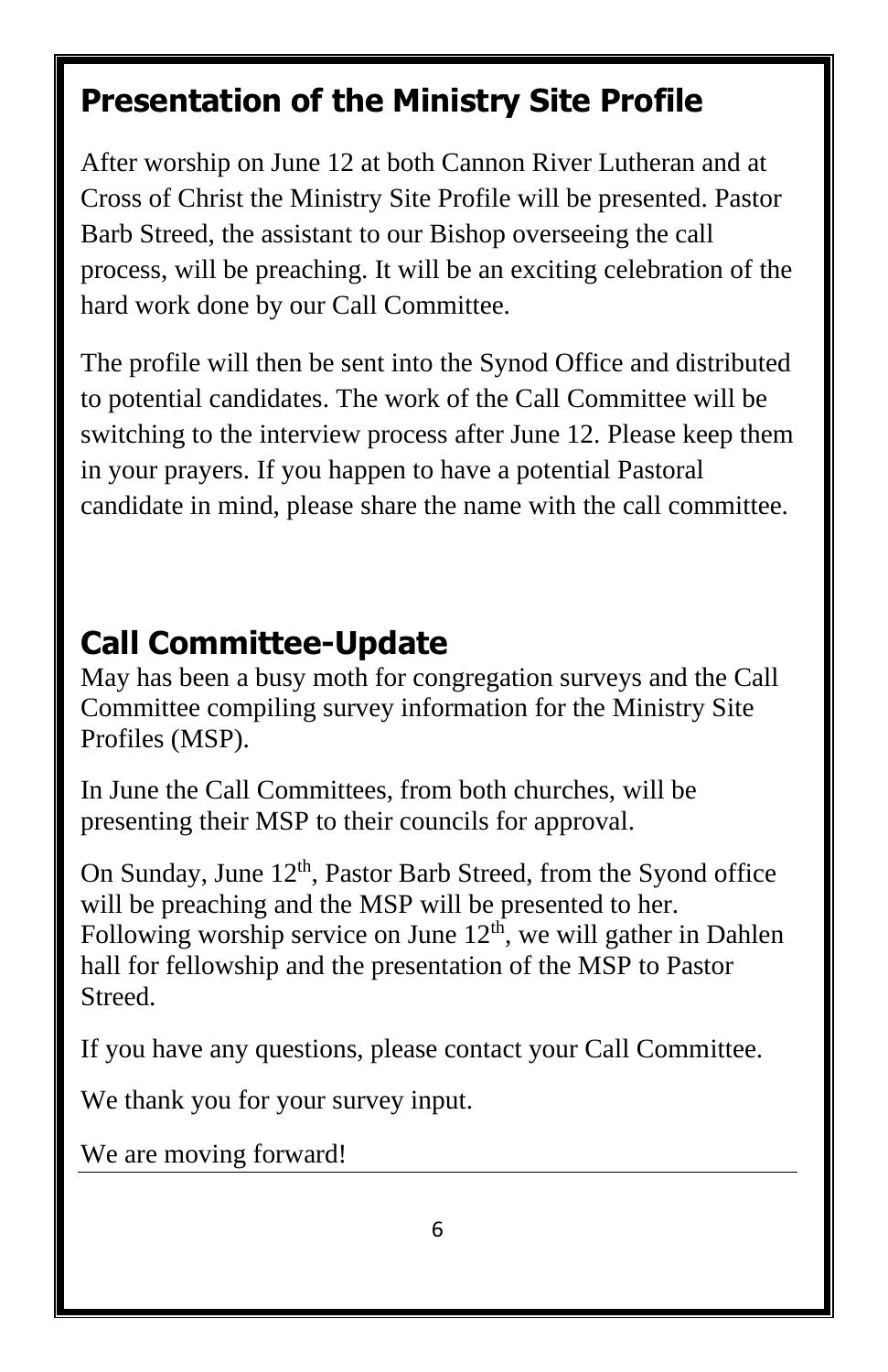# **Cross of Christ News**

*We are called by the Spirit to be a lasting presence in our community, faithfully sharing the Word of God through worship, fellowship and service to our neighbors.*

### *Faithful through Generations*

Assistants for June 2022

### **Readers**

| June $5th$  | <b>Cathy Nemcek</b>  |
|-------------|----------------------|
| June $12th$ | <b>Jim Gustafson</b> |
| June $19th$ | Jean Kehren          |
| June $26th$ | Doris Gruber         |

#### **Greeters**

| June $5th$  | Deanna Gehloff & Family       |
|-------------|-------------------------------|
| June $12th$ | <b>Cathy Nemcek</b>           |
| June $19th$ | Jon & Rebecca Peterson Family |
| June $26th$ | Dennis & Jackie Martin        |

#### **Altar**

June 5th - Millie Niebeling June 12th- Cathy Nemcek June 19th - Yvonne Nelson June 26th- Joan Slingsby

### **Attendance**

27

| <b>Council Person</b> | May $1st$ 65            |  |
|-----------------------|-------------------------|--|
| Kelley Mittelsteadt   | May $8^{\text{th}}$ 48  |  |
|                       | May $15^{\text{th}}$ 36 |  |

## **June Ushers May 29<sup>th</sup>**

Wayne Munson, Jeff Meyer

#### **Kitchen Person**

Janet Daley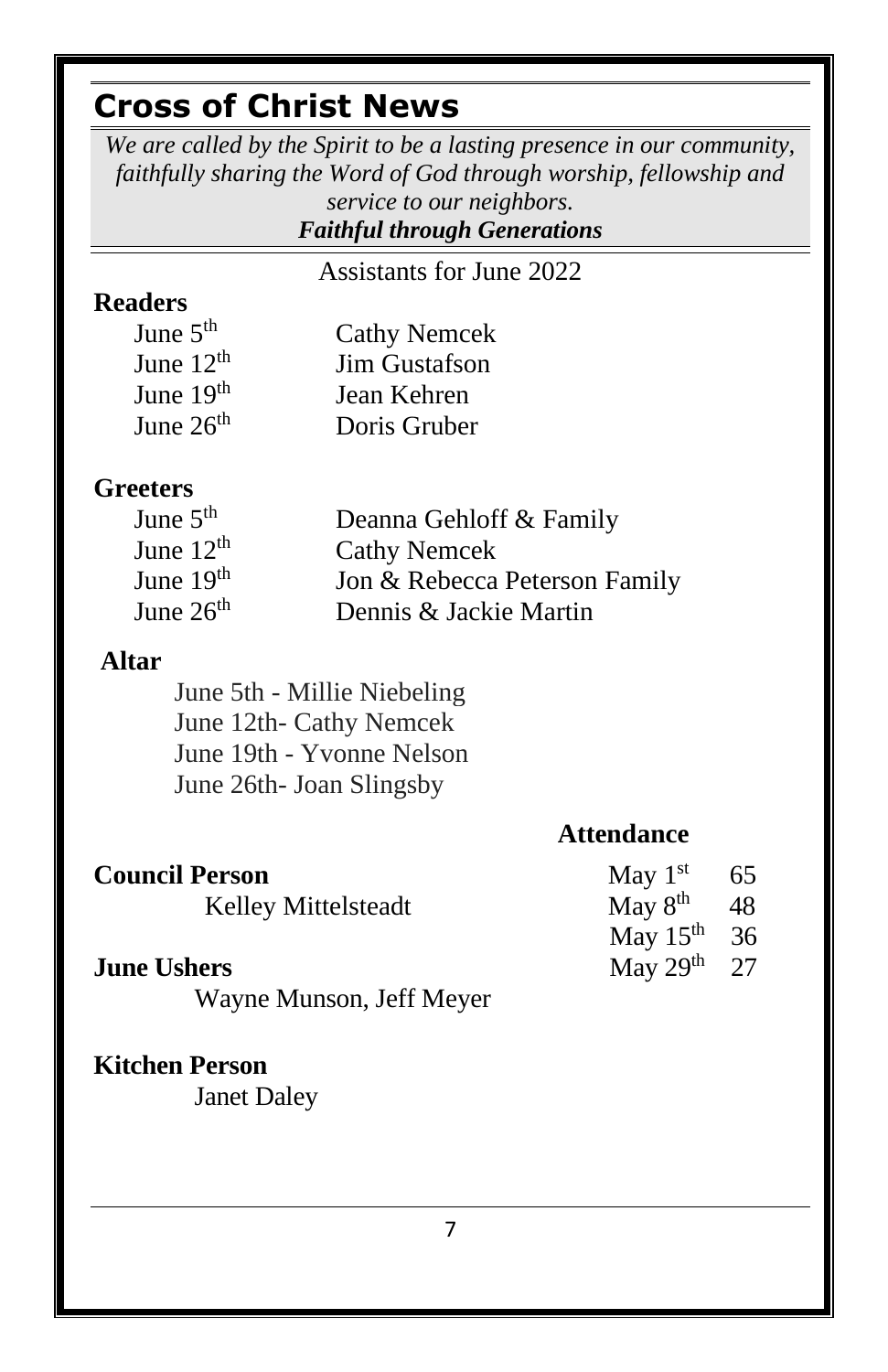

# **Financial News:**

In April, giving was again down, with expenses exceeding income by over \$2,800. Between Jan and April, expenses have exceeded income by \$16,000. This is the **largest deficit** we've had just 4 months into the year.

In Apr, we used \$300 from the "**For Those In Need**" fund.

We received \$2454.85 from the **Garage sale**. Which will go to buy new picnic tables.

Sunday School raised \$160 selling **Buck-A-Chicks** to raise money to buy livestock for needy families.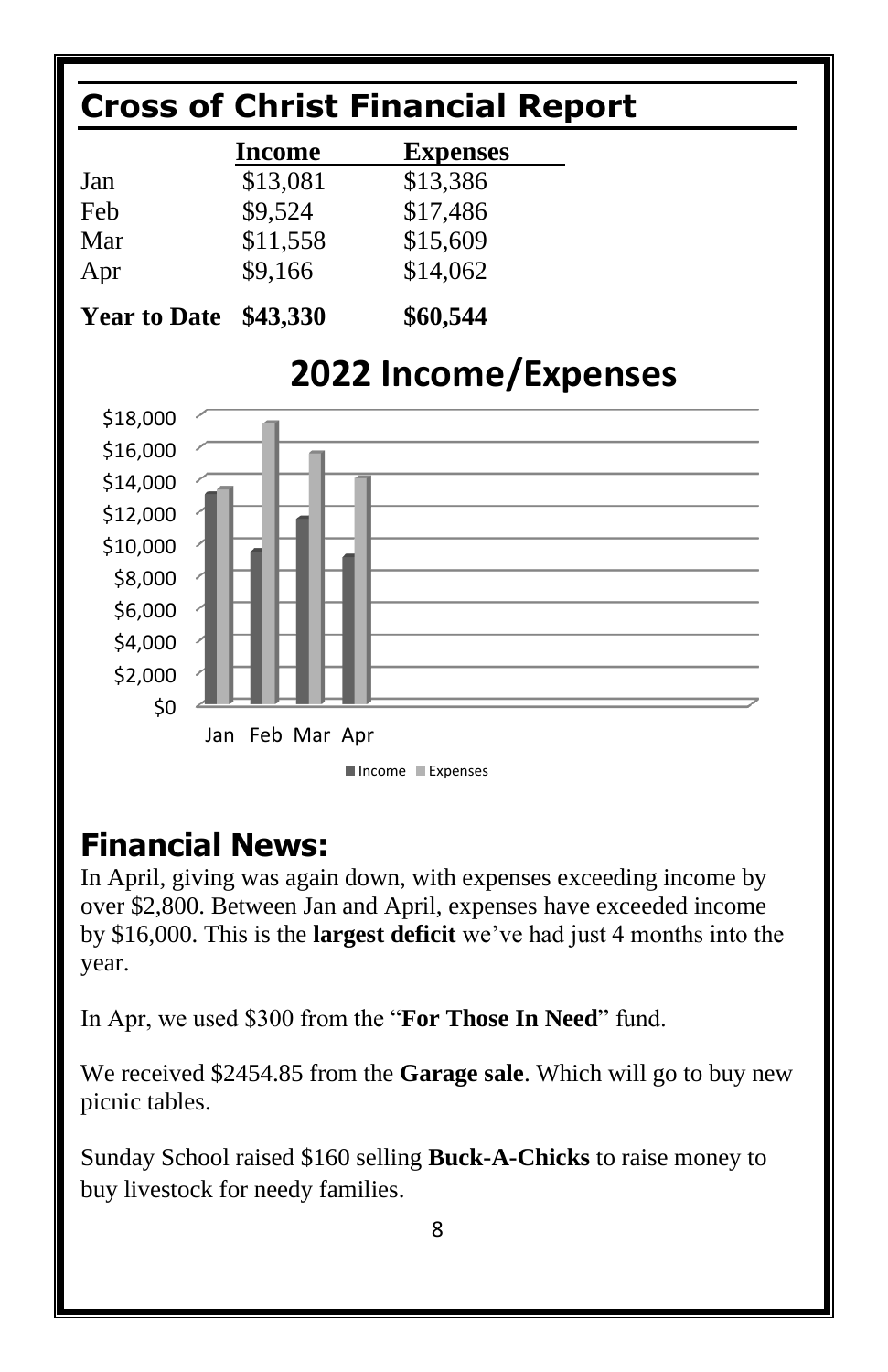Prepaid **Kwik Trip cards** are available through Julie Schriefels. A portion of your purchase price comes directly to Cross of Christ. It is a very easy way to support your church!

The **Simply Giving Program** allows you to have your church offering automatically deducted from your checking or savings account, biweekly or monthly. Please contact Rebecca Peterson for help with setting up scheduled donations through Simply Giving, your bank, or other financial institution. **THANK YOU** to everyone who has scheduled giving to Cross of Christ, whether it be through Simply Giving, your bank, or other organization.

If you make any purchase on **Amazon.com**, you can designate .5% of your order to come to Cross of Christ by using **smile.amazon.com** instead, and designating us as the recipient. Thank you!

**Thrivent members**, remember that you can designate your earned Choice dollars at any time throughout the year. Cross of Christ greatly appreciates these donations, which go to the Building and Grounds fund. In April we received \$824. Thank you!

**Finance met with Pastor** on May 19 to discuss the deficit and a proposed compensation package for a new Pastor. It is quite likely that the cost of a new Pastor (based on minimum Synod guidelines) will be significantly more than we are used to. The proposed Pastoral compensation package, based on a Pastor with 10 years experience, is almost \$18,000 more than budgeted. Finance will be working with the Stewardship committee to try to shrink the deficit and prepare for increased costs.

The next Finance meeting time is to be determined, the first week of June.

Detailed reports of income and expenditures are always available upon request.

Rebecca Peterson, Treasurer [crossofchristtreasurer@gmail.com](mailto:crossofchristtreasurer@gmail.com) 651-301-2652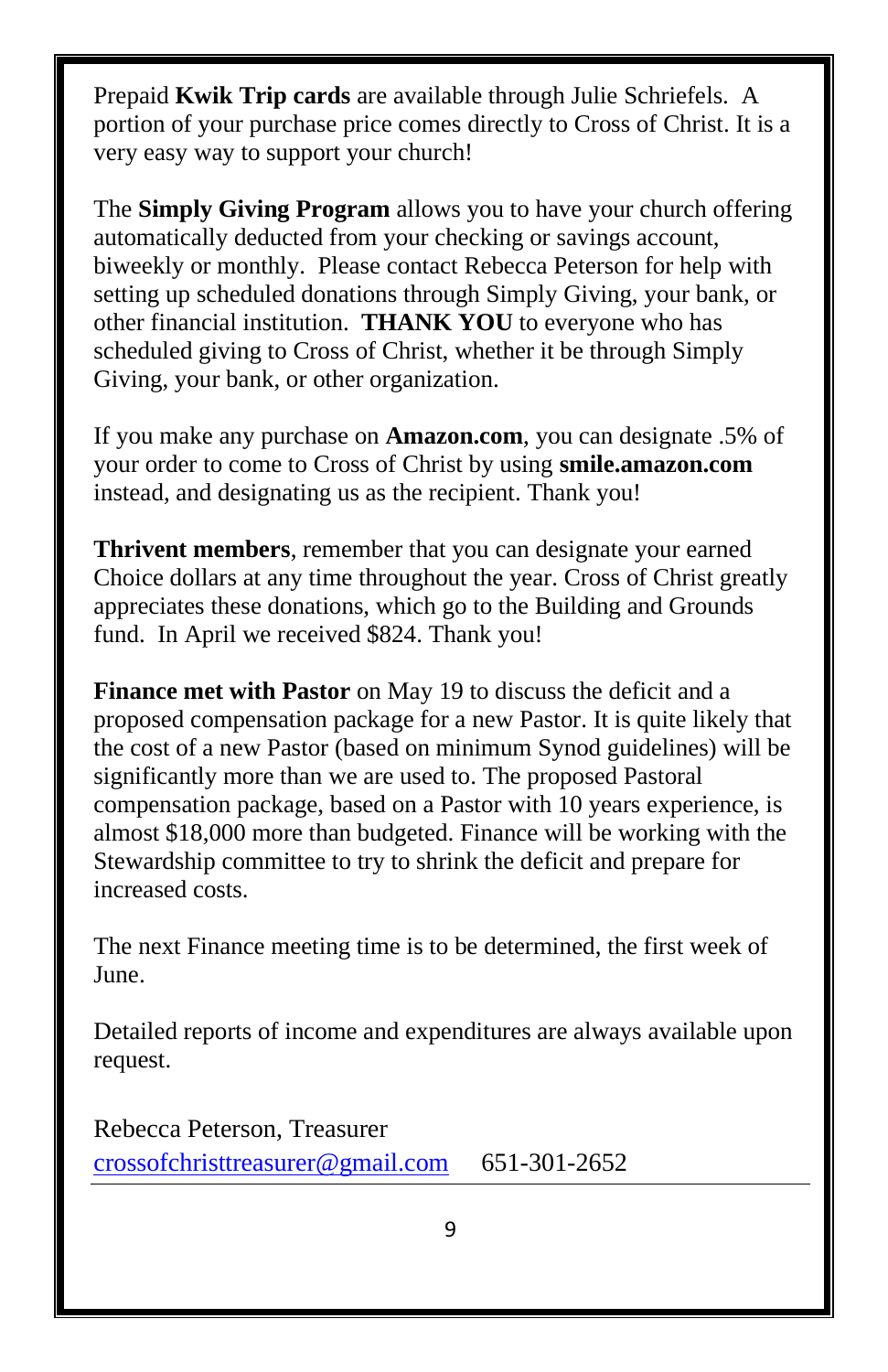## **Kwik Trip Cards**



Help support our Building Maintenance Fund by buying Kwik Trip scrip cards. The cards can be used to purchase anything at Kwik Trip from gas, groceries and car washes to anything else they sell. Available in **\$10, \$20, \$25, \$50 and \$100.** You pay

the amount of the card being purchased; the church makes 5% of the sales and another 10% for non-fuel purchases made with the cards. The **next order** will be put in on **Tuesday, June 14** and will be available at the church by, June 19. **If you would like to order cards and are not on the regular order list, please email [hjschreif@live.com](mailto:hjschreif@live.com)** or 507-990-7024. Thank you to those who have ordered Kwik Trip Cards. Julie Schreifels

# **WELCA Bible Study**



WELCA Bible Study Tuesday, June 14th at Cross of Christ in Dahlen Hall. 9:00am . Bring a snack to share if you wish. Pastor Dan will do the Bible Study. Bring an idea of what we could do in July as outing. Hope the weather will be more summer like by then.

## **Cross of Christ 150th Anniversary**

Cross [of Chri](https://creativecommons.org/licenses/by-sa/3.0/)st will be celebrating 150 years in 2[023](https://creativecommons.org/licenses/by-sa/3.0/). We are looking for members to coordinate this exciting time in our Church history. Please contact the church secretary for details or to show interest.



# **Cemetery Update**

The cemetery has awoken from its winter slumber and looks like it's in great shape. We removed three maple trees as they were split, Mark has mowed and the Veterans markers/flags have been installed in time for Memorial Weekend.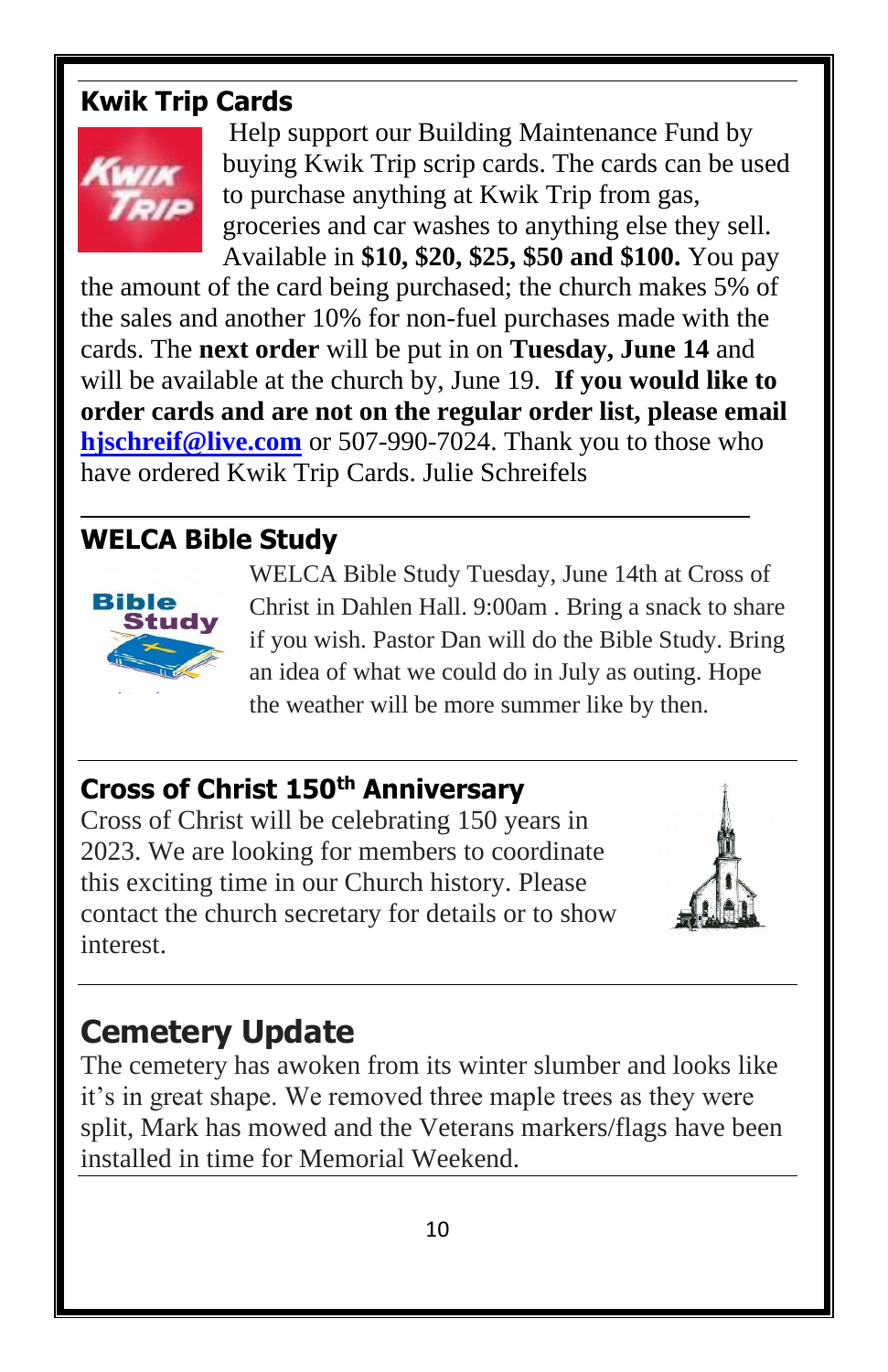# **Missions**

*Some call it Mission work . . .it's also called "Loving Others"*

# **Family Fare Store Receipt Collection**

*Please* continue to save your Family Fare store receipts! Both Cross of Christ and Cannon River churches are collecting receipts and participating in this great mission



outreach. Remember that only the store receipts are valid; no ereceipts.

## *To date, our collection totals \$76,301*

*When* the receipts total \$150,000, we will receive a check for \$1,000 which will go to Feed My Starving Children. We have already reached this goal three times, and are now on our fourth collection. It's amazing what a little shopping can do!

*Shop***, bring your receipts to church** and we will support children who are hungry!

# **Shoe Away Hunger**



**A single pair of** *new or gently used* **shoes,** for someone in need, can have a big impact. Every pair of shoes collected offers affordable footwear for someone in need; those proceeds enable **Shoe Away Hunger** to buy groceries for those who are hungry through **Feeding the Future** programs and services.

This amazing program offers a simple and meaningful way for you to join with us as we work together to eliminate hunger *"one sole at a time."*

Here is how you can help!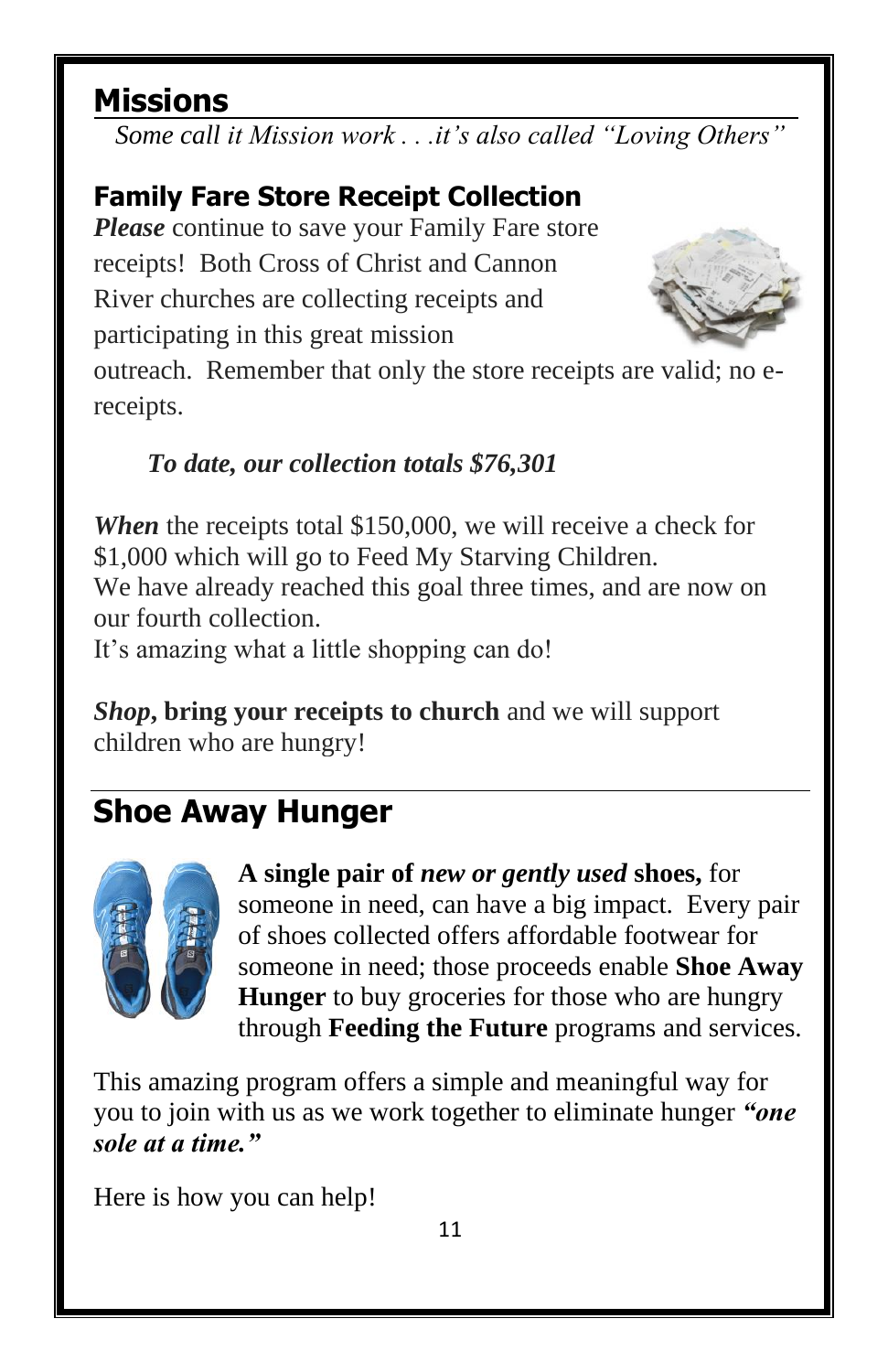- Look for the Shoe Away Hunger box in the back of the church.
- Donate your footwear including sneakers, casual shoes, winter boots, sandals and heels; **remember, new or gently used.**
- Please tie or band them together.
- Your donations will be taken to Schuler Shoes where they are picked up by Shoe Away Hunger.

Thank you for your support!

The Mission Committee

## **Youth and Learning News**

### **Sunday School Activities**

June 8 6:00 pm - Confirmation banquet June 12 10:30 am - Confirmation – during the worship service June 28 6:30 pm – Learning and Youth committee meeting July 10-14 5:30 – 7:30 - Vacation Bible School

**Cross of Christ Christian College Scholarship** Congratulations to Emma Dinndorf as she was awarded a \$1,000 scholarship for the 2022-23 school year. She will be attending the College of St, Scholastica in Duluth.

**Mission:** The Sunday School will continue to support Gabby and Jacob John, from Tanzania. The coin banks are in the back of the church. The next turn in date for the banks will be July  $14^{\text{th}}$ .

**VBS Planning June**  $28^{th}$  – Most of the June  $28^{th}$  Learning and Youth committee meeting will be dedicated to planning VBS. Come join us!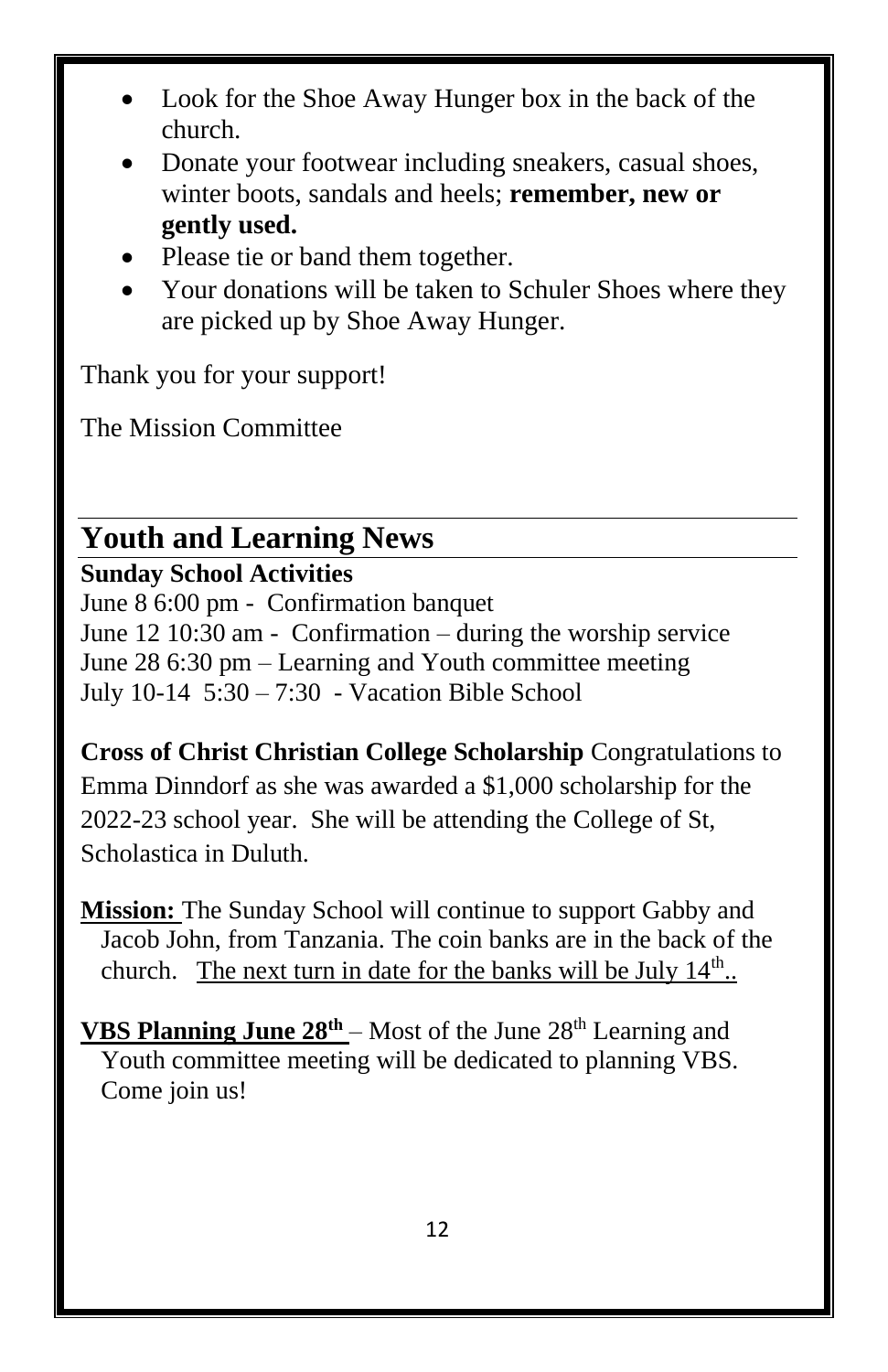**Vacation Bible School –** July 10-14 5:30 – 7:30 This year we will be exploring Jesus' Parable of the Sower. We will



have fun learning some ways kids can care for God's creation. Supper, singing, sowing seeds, spectacular crafts, skits and games. Registration is attached Contact Julie if you would like to help with VBS.

Peace, Julie Schreifels Sunday School Superintendent Cell 507-990-7024 email **[hjschreif@live.com](mailto:hjschreif@live.com)**



The next **WELCA meeting will be Wednesday,** *June 1th at 7:00 pm. Dahlen Hall.* We will review the Blood Drives, Canon River Conf. Gathering, Fundraiser for Triennial, Taste of Welch and other things that people feel need to be discussed.

**Red Cross Blood Drive: Our next drive will Thursday, July 7th from 12-6 pm and Friday, July 8th from 8:30 am to 2:30 pm.**. Come and donate blood-Save lives. You can register now at <https://www.redcrossblood.org/>Let Julie know if you can help with the blood drive.

We are happy to partner with LolaBird bedsheets to help the group of women and a teenage girl going to

the Women of the ELCA Triennial Gathering in Phoenix, AZ in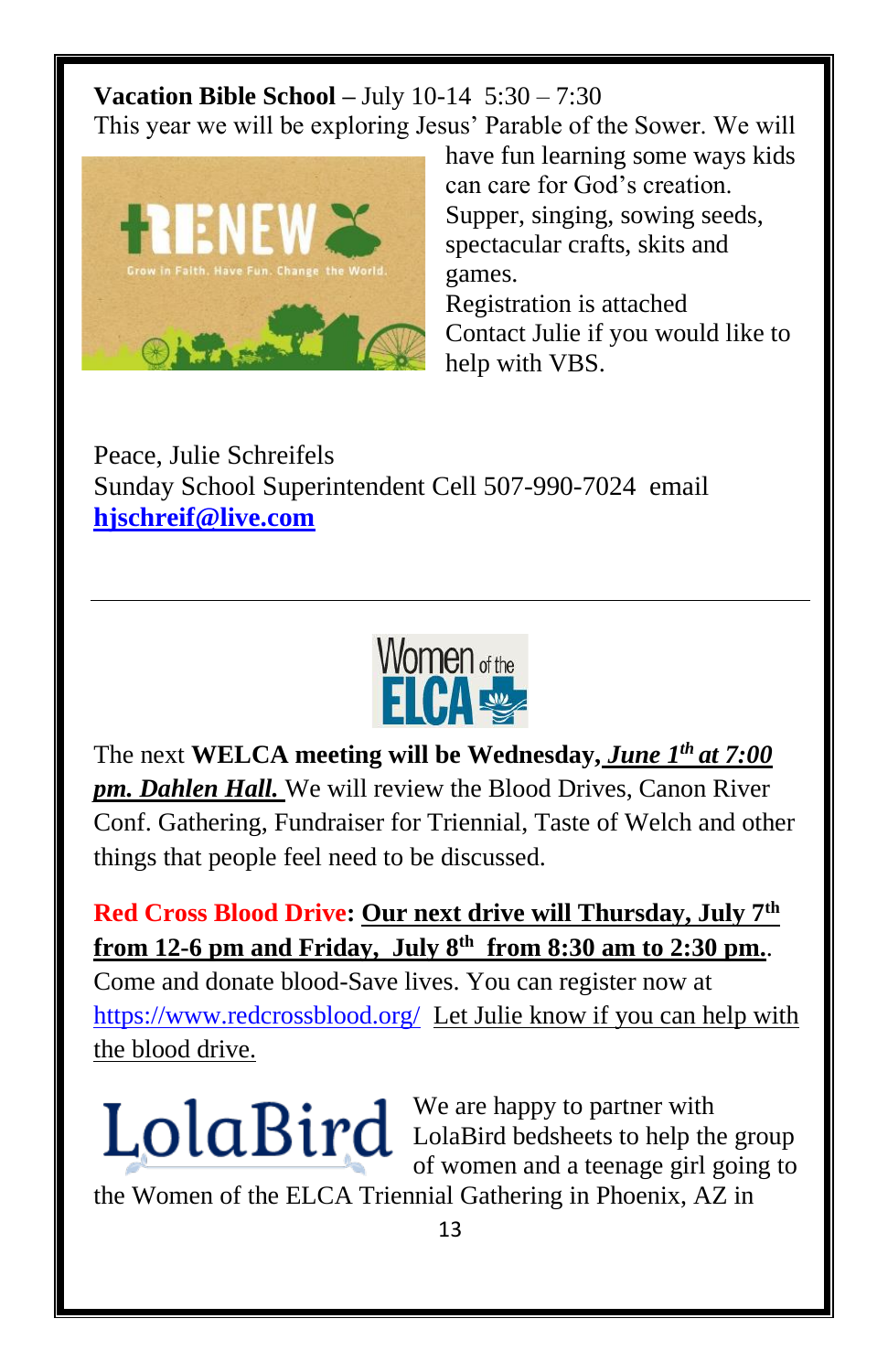September of 2023. The proceeds will be used to help defray the cost of transportation and lodging. Also, to go towards the mission offering at the Gathering. **Click the link below to go directly to our LolaBird website to order today.**

**[https://www.lolabird.com/fundraiser/cross-of-christ-lutheran](https://www.lolabird.com/fundraiser/cross-of-christ-lutheran-church-welca)[church-welca](https://www.lolabird.com/fundraiser/cross-of-christ-lutheran-church-welca)**

**If you need assistance ordering contact Julie Schreifels 507-990- 7024.** 

**Look for the display in the back of the sanctuary**

**Taste of Welch:** October 8<sup>th</sup> 9 am-2 pm. We are going back to the old format of Lunch, Bake Sale, Craft Sale and Raffle. If you would like to donate a raffle item contact Kelley Mittelsteadt 651-764- 9889. We will need worker for the lunch and bake sale and donations as well. Contact any of the officers to let us know how you will be helping with our mission fundraiser.

**2022 SE MN Synod WELCA Fall Convention:** September 17, 2020 Bethel Lutheran Church, Rochester. The theme is Love one Another for love is from God (1 John 4:7). The convention's Love Offering will be given to Safe Harbor Regional Navigator, SE MN Olmsted County Victim Services. Start collecting items on the list below. We will have a designated donation place in August. Suitcases or duffel bags, Backpack or tote bags, Clothing (gender neutral; various sizes), Shampoo & Conditioner (variety of types for people with different types of hair), Tie blankets supply sets (different patterns), Tampons, Bulletin boards (inspirational board material), Canvases (different sizes), Paint (Apple Barrel Acrylic Paint), Paint brushes (small sets to hand out to clients), Painting by numbers or jewel by numbers, Fidgets, Gel pens, Colored pencils Storage containers (small in size for storing art supplies or to hand out to clients for items)

### **Future Events**:

**Days for Girls Group**: May 19 & 23 9:00 -11:00 am Cannon Falls Senior Center

**Red Cross Blood Drive:** Thursday, July 7<sup>th</sup> 12-6 pm and Friday, July  $8^{th}$  8:30 am  $-$  2:30pm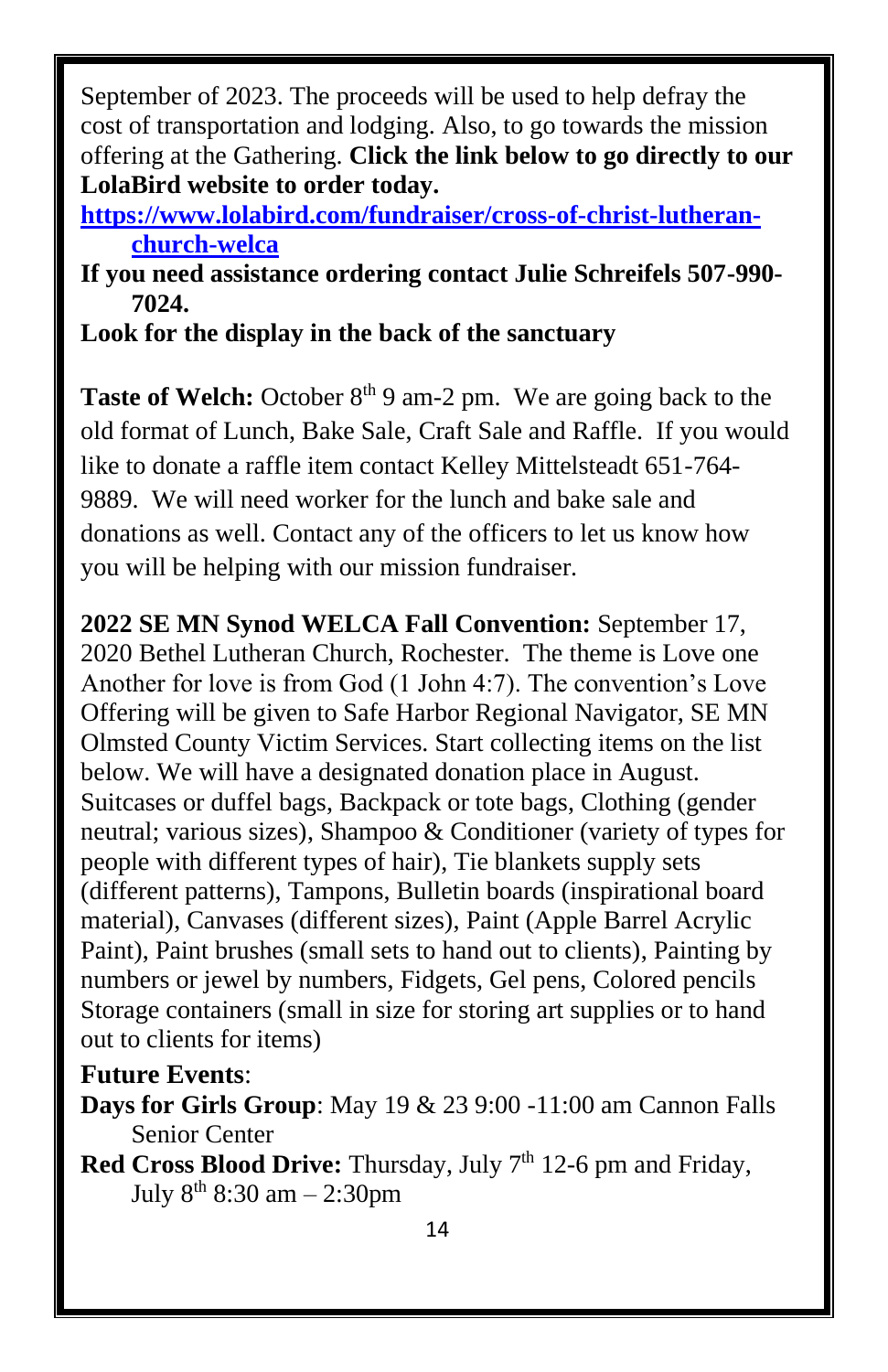**Women's Day at Good Earth Village:** June 25,2022 9am -4 pm **2022 SE MN Synod WELCA Fall Convention:** September 17,

2022 Bethel Lutheran Church, Rochester

**Taste of Welch:** October 8<sup>th</sup> 9 am-2 pm

**Women's Retreat 2023:** January 20-22, 2023 Cedar Valley Resort **12th Triennial Gathering**: Week of September 18, 2023 Phoenix, Arizona

**Officers: President: Julie Schreifels Secretary: Joan Slingsby Treasurer: Jean Kehren**

**Kitchen Committee: Doris Gruber, Joan Slingsby, Jean Kehren, Janet Daley, Cathy Nemcek, Sandy Petrashek**

**Julie Schreifels** cell phone: 507-990-7024 email hjschreif@live.com

## **Synod Assembly Re-cap**

Sonja Munson and I joined 344 people at the SE Synod convention on May 7,2022. We started the meeting with a worship service with Communion. Bishop Hassanally gave the sermon and she is a tremendous speaker.

We also had a guest inspirational speaker, Rozella Haydee White is called the "Love Bug" coach. She spoke about leadership, strategic planning and conflict resolution.

During the business meeting we heard from many different committees. Voting for Council, Boards and Committees was an unanimous decision. The issue that had the most discussion was to take \$25,000 from Global missions and put it in the Good Earth budget. Good Earth is having trouble meeting expenses and getting staff due to low wages. Many rejected taking money from global missions. It was decided to take \$15,000 from the rent budget because many are working from home. This was approved.

We want to thank Cross of Christ congregation for sponsoring us. It was an interesting, well-organized day.

Joan Slingsby Sonja Munson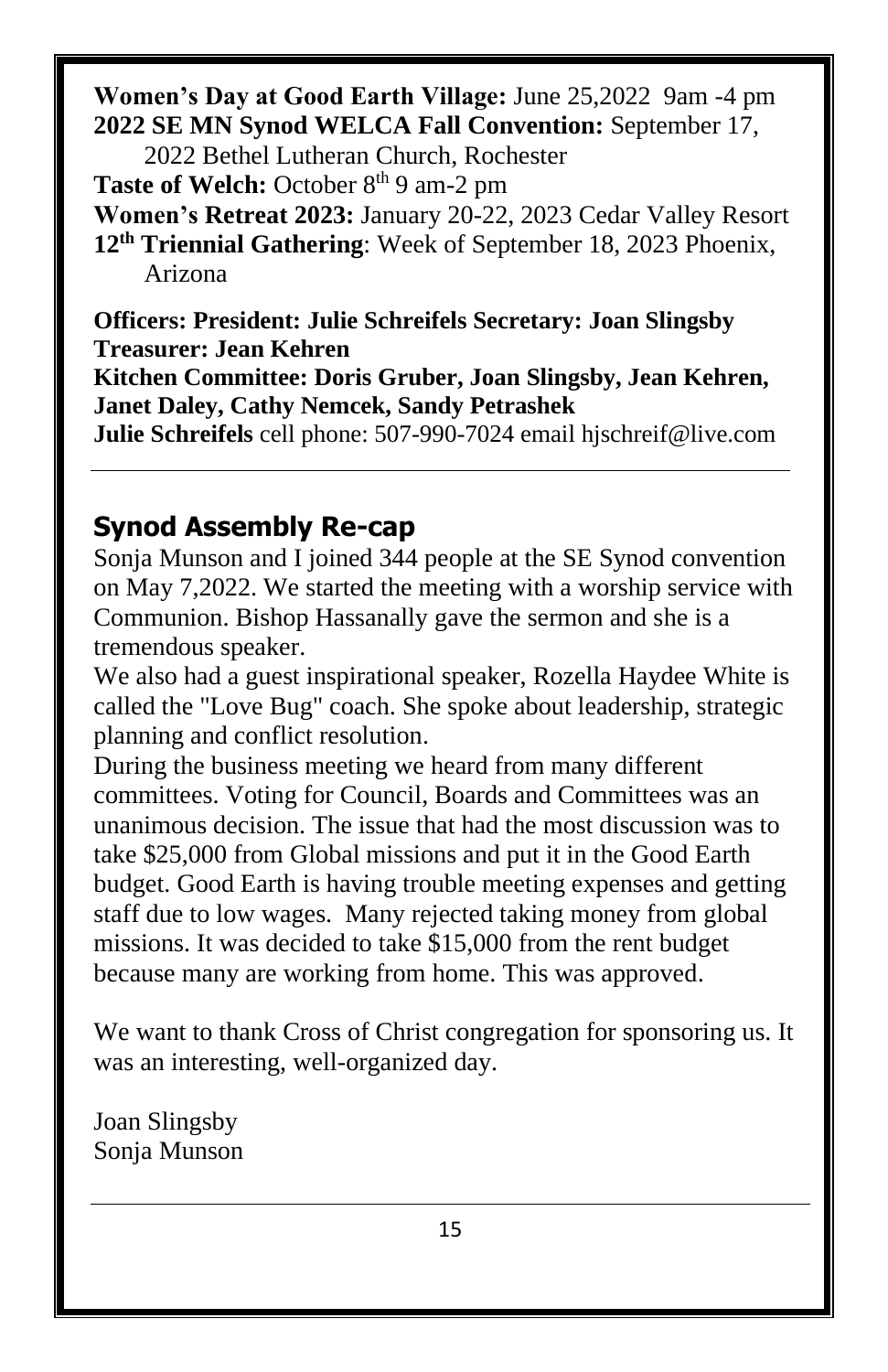### Cross of Christ Council Meeting Minutes *Faithful Through Generations* May 10, 2022

*Present:* Joan Slingsby, Darwin Fox, Kelly Mittelsteadt, Ann Kulla, Anthony Nemcek, Oscar Daley, Jon Peterson, Deanna Gehloff *Absent:* Interim Pastor Dan Nordin *Also Present:*  Rebecca Peterson

Meeting was called to order by Council President Joan Slingsby and mission statement was read.

Agenda was approved and the April minutes were approved with the addition of Anthony's name under *"Present"*

### Unfinished Business

\*Call process/update: A special joint council meeting will be held on Thursday, June  $12<sup>th</sup>$  at 6:30pm at Cannon River to review the Ministry Site Profiles and approve them.

*A motion was made and seconded to move Junes regular council meeting to follow the joint meeting at Cannon River on June 12th .* **-Motion Passed.**

\*Building Vision Committee:

Anna Amy, Janet Daley, Dean Dinndorf, Wayne Gehloff and Steve Schaaf were selected as members of the Building Vision Committee. *A motion was made and seconded to accept the names on the Building Vision Committee. -***Motion Passed.**  Anthony Nemcek with touch base with these members a meet with them during their first meeting to get them going. \*150 Year Church Anniversary Committee: We will continue to

advertise for volunteers for this committee.

News Business

\*June Council person – Ann Kulla

\*Garage Sale Monies: Joan provided a few examples of tables from various stores. It was also suggested to possibly have a table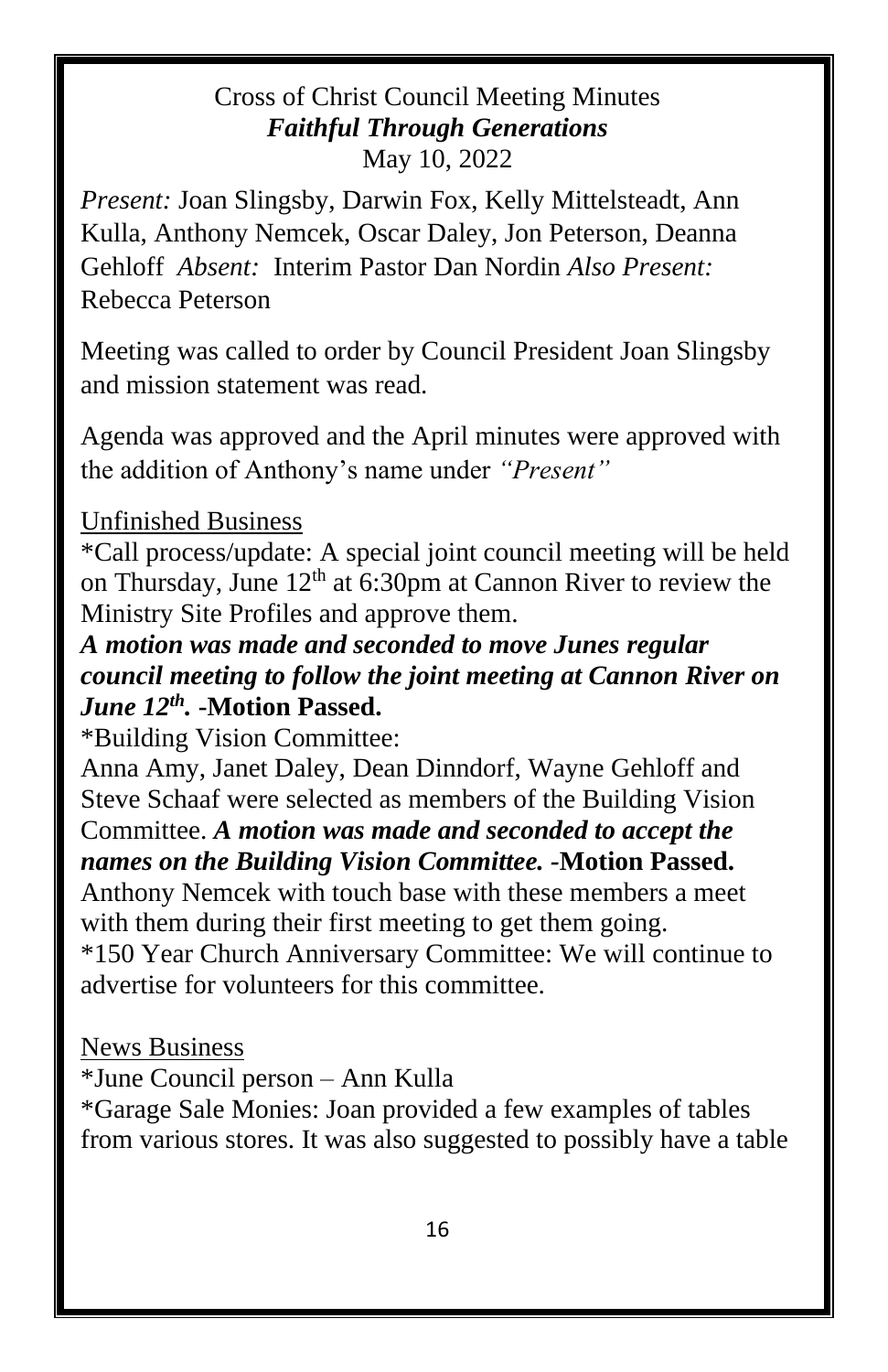made by the Willing Welchers 4H Club as a service project. Discussion will continue.

#### Committee Reports

Finance: Rebecca gave a report of the current financials. We continue to see a decrease in giving. It was suggested to place an additional offering plate at the front of the church by the railing. The churches credit card was maxed out due to a payment not getting applied. It was discussed increasing the credit limit to \$2,000, it is currently at \$1,200. *A motion was made and seconded to increase the credit card to \$2,000 limit.*  **-Motion Passed.**

Both March and April were reviewed and discussed.

*A motion was made and seconded to approve March financial reports as written.* **-Motion Passed.**

### *A motion was made and seconded to approve April financial reports as written.* **-Motion Passed.**

Property Management: the playground was discussed. It does not get used much and council discussed replacement vs removal. Oscar had replaced the swing seats last year, it was suggested if it became a safety problem, the best option would possibly be to remove the equipment. No final decision was made on the issue. Oscar will purchase a new ladder for the sacristy and will trim trees and removal of brush. The cemetery is planning a cleanup on the 21<sup>st</sup>. A few other maintenance projects like the completion of Sargent's work, the entryway door, sacristy window, rusted railing and downspout replacements.

Worship & Music: A meeting is scheduled for June  $5<sup>th</sup>$ . Learning & Youth: Confirmation Banquet on June 8th,

Confirmation Sunday on June  $12<sup>th</sup>$ . VBS July 10-14.

Missions: Karen Anderson will be doing home assignments. Dates were discussed and it was decided to have Karen with us on July 10<sup>th</sup>, with Karen delivering a mission based sermon/message and coffee fellowship following worship.

Stewardship: will plan to meet and discuss a possible letter Personnel: two reviews have been completed. It was discussed during Deanna's review the amount of usage on her personal cell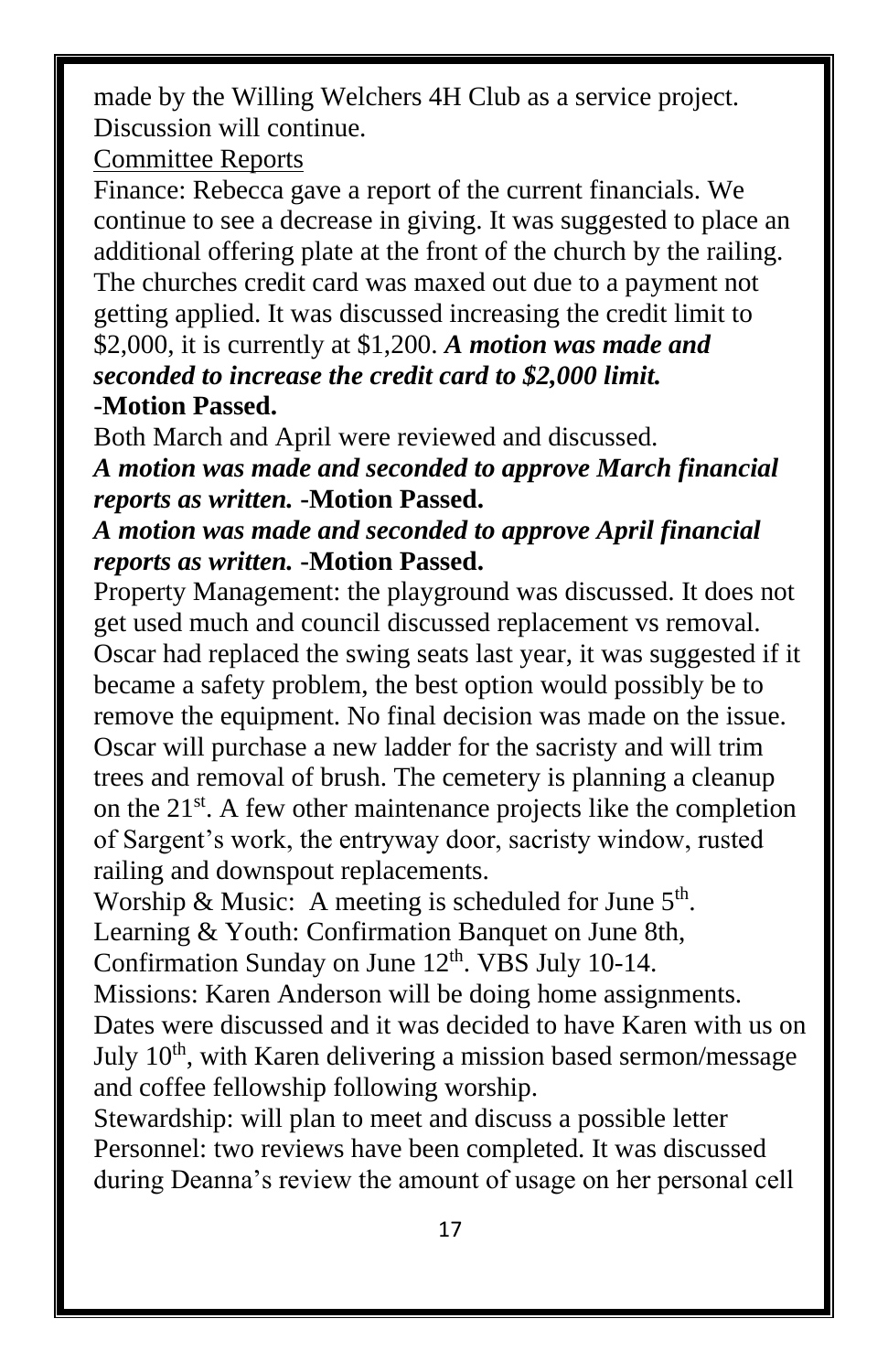phone with emails, phone calls and text messages with members and/or non-members.

### *A motion was made and seconded to reimburse \$50 per month for phone use starting in the month of May.* **-Motion Passed.**

Deanna also has purchased equipment for home use, such as a computer, printer, and ink to be more flexible and available for members and non-members when needed. Deanna says this expense occurred when the pandemic started to be able to work from home, join google meetings and more. It continues to be a greatly used. *A motion was made and seconded to reimburse the expense of a computer, printer, and ink in the amount of \$425 to be taken out of the council discretionary fund.* **-Motion Passed.** 

The meeting was adjourned, and the Lord's Prayer was said.

The next meeting will be held at Cannon River with Cannon River at 6:30pm on Thursday, June  $9<sup>th</sup>$ , followed by the regular meeting.

Respectfully submitted,

Deanna Gehloff- Secretary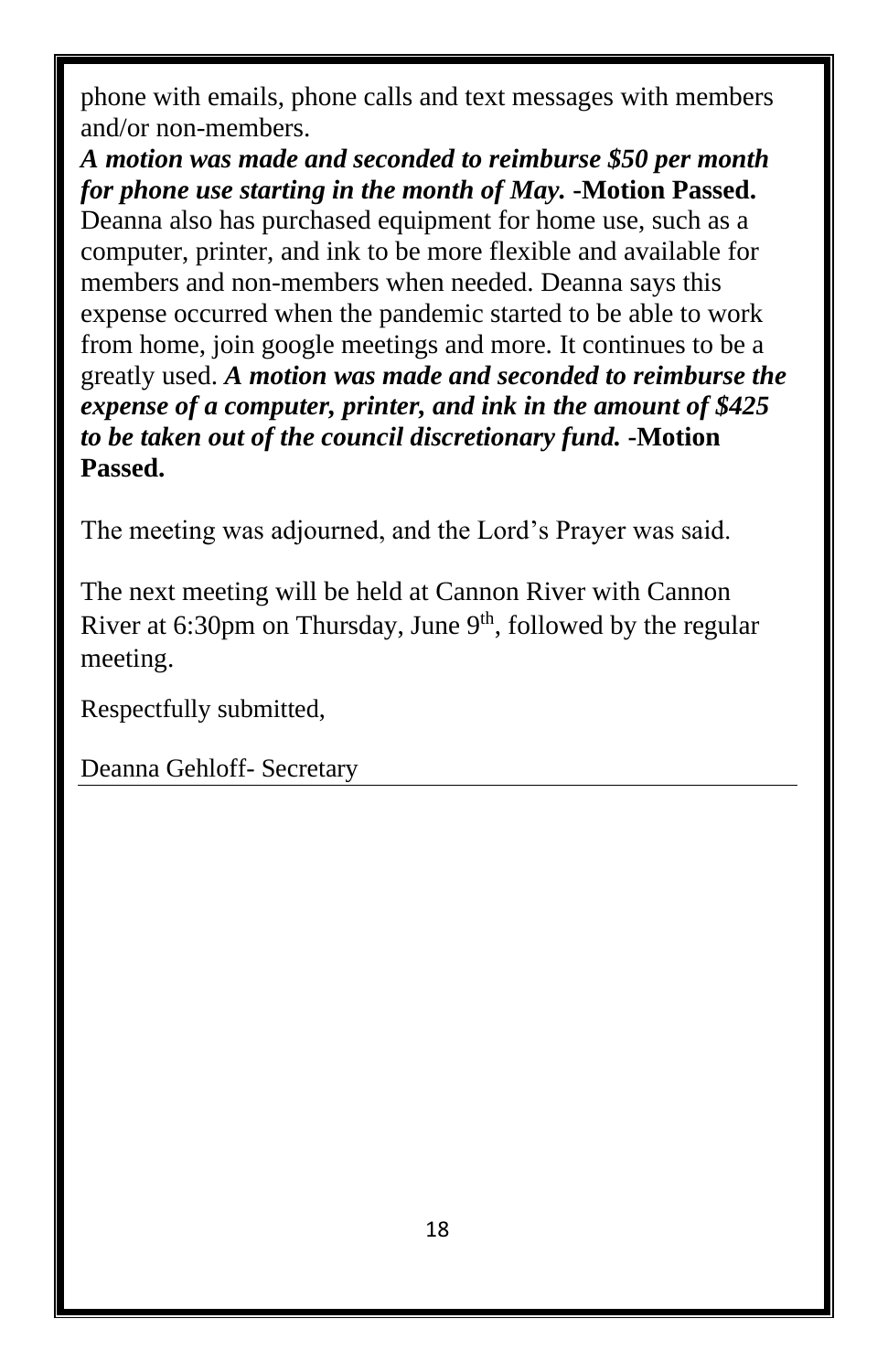

**We need helpers for VBS:**

**Provide meals:** Jamie & Becky Fox 651-388-2248 [beckyfox31@msn.com](mailto:beckyfox31@msn.com) Help with Activity Sites: World, Self, Community Help where needed Set-up/Decorations Contact: Julie Schreifels 507-990-7024 [hjschreif@live.com](mailto:hjschreif@live.com)

**Join us on June 28th 6:30 pm to plan this year's Vacation Bible School.**